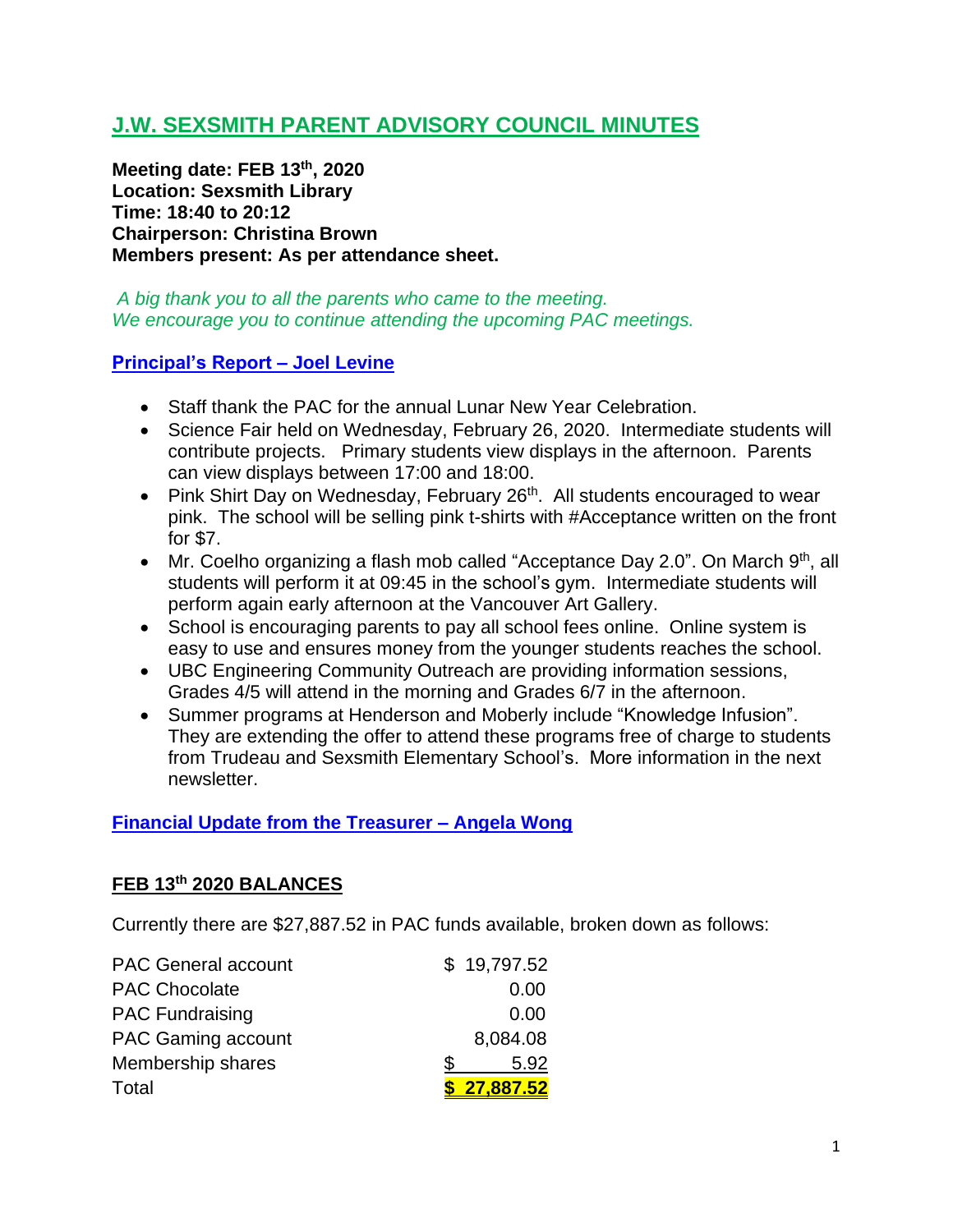Restricted balances include:

- \$3,568.58 in coding funds, these should be ordered soon.
- \$600 set aside for I-ride.
- \$1,700 for the grade 7's graduation.
- \$150 has been allocated to each division for travel, \$2442.60 of this balance remains unused as of today's date.

*Cleared amounts*

- The \$500 amount approved at the last PAC meeting for the Mount Seymour trip has been paid.
- The replacement high jump equipment is no longer needed. These funds (\$2,307.20) have been released back to the PAC by Mr. Levine and Mr. Kay.

## **Hot Lunch Program Update - Christina Brown**

## **Term 2 hot lunch**

- Hot Lunch on January 15 cancelled due to school closure (snowfall). Make-up hot lunch on Monday, February 24<sup>th</sup> (Nuggets). Thank-you to the volunteers for agreeing to the additional make-up date.
- Term 2 anticipated funds raised will be \$6,700. This number may fluctuate a bit as we are not able to secure veggiballs from Ikea. Currently producing veggiballs inhouse to keep the order consistent with the Ikea brand.
- Eva picked up Hot Lunch supplies on sale, this should help lower our food costs.

### **Term 3 hot lunch**

- The Term 3 Hot Lunch order form was distributed for comments and questions.
- In Term 3 will switch back to BBQ chicken pizza from Ham and Pineapple.
- The term 3 Hot Lunch order forms will be distributed on February  $24<sup>th</sup>$ . They are due back on March 2, before 15:30.
- Not that there is a separate order form for Sports Day (May 22, 2020) attached to the Hot Lunch order form. We have also "greyed" out Friday, May 22 on the order form so parents can tell that there will not be any pizza on that day.
- Question was asked about ordering gluten free pizza. We will look into this further. Will need to consider if there will be enough demand for it in the school to avoid wastage.

### **Christmas Budget Update - Christina Brown**

• Confirmed that the Christmas budget to actual analysis has been completed and we can under our projected budget of \$ 2,100 by approximately \$330.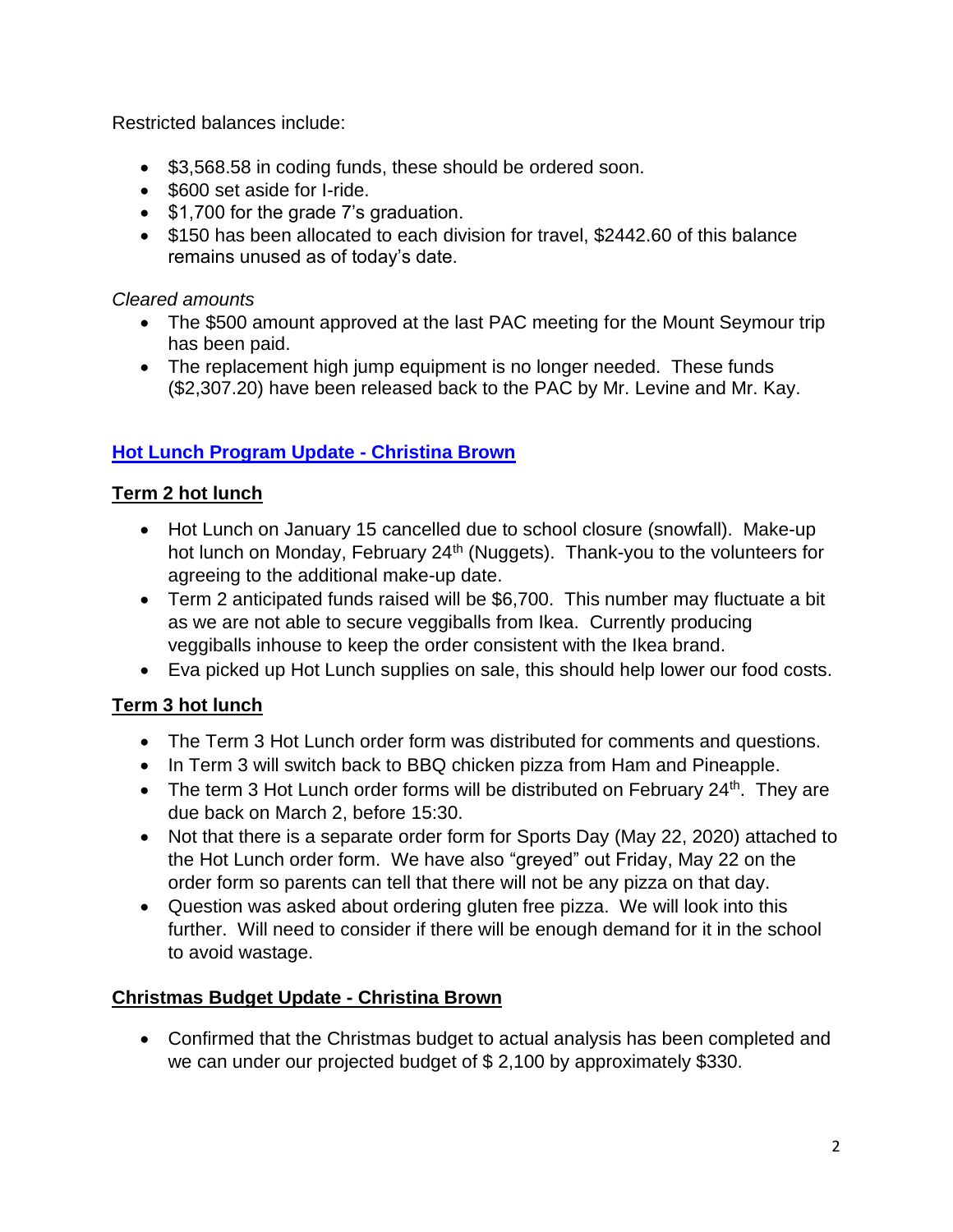#### **Lunar New Year Celebration update – Christina Brown (in lieu of Penny Wong)**

- PAC thanked Penny Wong and the parents who volunteered for the Lunar New Year Celebration. Feedback from students, parents and staff has been very positive.
- Will update the PAC with budget to actual comparison at next PAC meeting.

#### **Filipino Fiesta - Christina Brown (in Lieu of Girlie Ibit)**

• The Filipino Fiesta will be on May 8, 2020.

#### **Fun Fair – Angela Wong**

- The Fun Fair will be held on Friday, June 12, 2020 from 15:00 to 17:00, in the staff parking lot.
- Budget will be presented at next PAC meeting.
- List to volunteer is being passed around the room. Also will consider using former Sexsmith students (now at Churchill), or adult volunteers from Langara (approved by Mr. Levine).
- Discussion regarding food preparation and how to avoid running short on food again this year.

### **New Business**

- Motion put forth by Angela Wong (seconded by Penny Wong) to pay the annual Churchill Secondary School Scholarship in the amount of \$500 awarded to a former Sexsmith student. Motion passed with unanimous consent.
- Will follow up with Lucia Rivera regarding the backdrop, pipe and drape system at the next PAC meeting.
- Teresa Brooks put forth the motion that the PAC should invite Carrol Todd to come to our school to speak to parents (and possibly teachers) on how to stay safe online in two separate in-house presentations.
	- $\circ$  Carol Todd is the mother of Amanda Todd, a 15 year old girl who committed suicide after cyber bulling. Amanda's Mum started a foundation called the Amanda Todd Legacy Society
	- o The society promotes awareness, initiatives and campaigns supported by school presentations, conferences, community forums and open discussions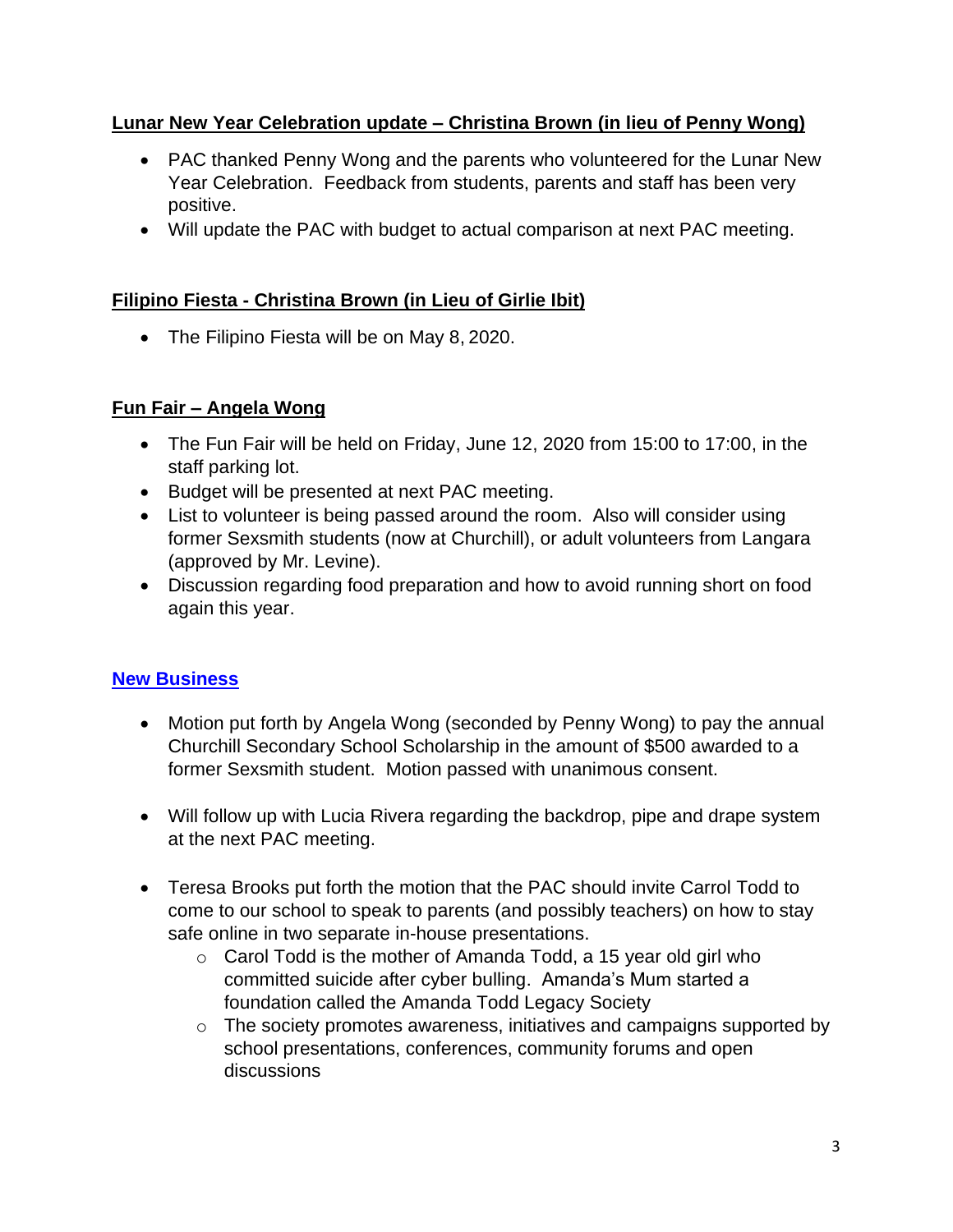- $\circ$  Carol Todd is willing to do a presentation with us. She does not charge a fee; however, a donation to the foundation is appreciated (usually around \$200-300).
- Motion passed by the PAC with unanimous consent.

#### **PAC roles going forward into the next year**

• PAC calls for any Sexsmith parents interested in the PAC Chair position or one of the Hot Lunch Coorrdinator positions going into the 2020/2021 school year as both roles require a lot of Christina's time.

**No other business or questions.**

| <b>Next meeting date:</b> | March 5th, 2020 at 6:40pm (Sexsmith's Library) |  |
|---------------------------|------------------------------------------------|--|
|                           |                                                |  |

**Proposed Future Meeting Dates: April 2nd, 2020**

**Signatures of the 2020 PAC Board members are as follows:**

| Chair - Christina Brown     |  |
|-----------------------------|--|
| Vice Chair - Deljit Beesla  |  |
| Treasurer – Angela Wong     |  |
| Secretary - Jacqui Crawford |  |

**Other PAC Information and Contacts:**

#### **Fundscrip Gift Cards - Year Round PAC Fundraiser**

Help us fundraise by purchasing your gift cards through the PAC's FundScrip account. For every gift card you purchase, the PAC receives a percentage of the sales proceeds.